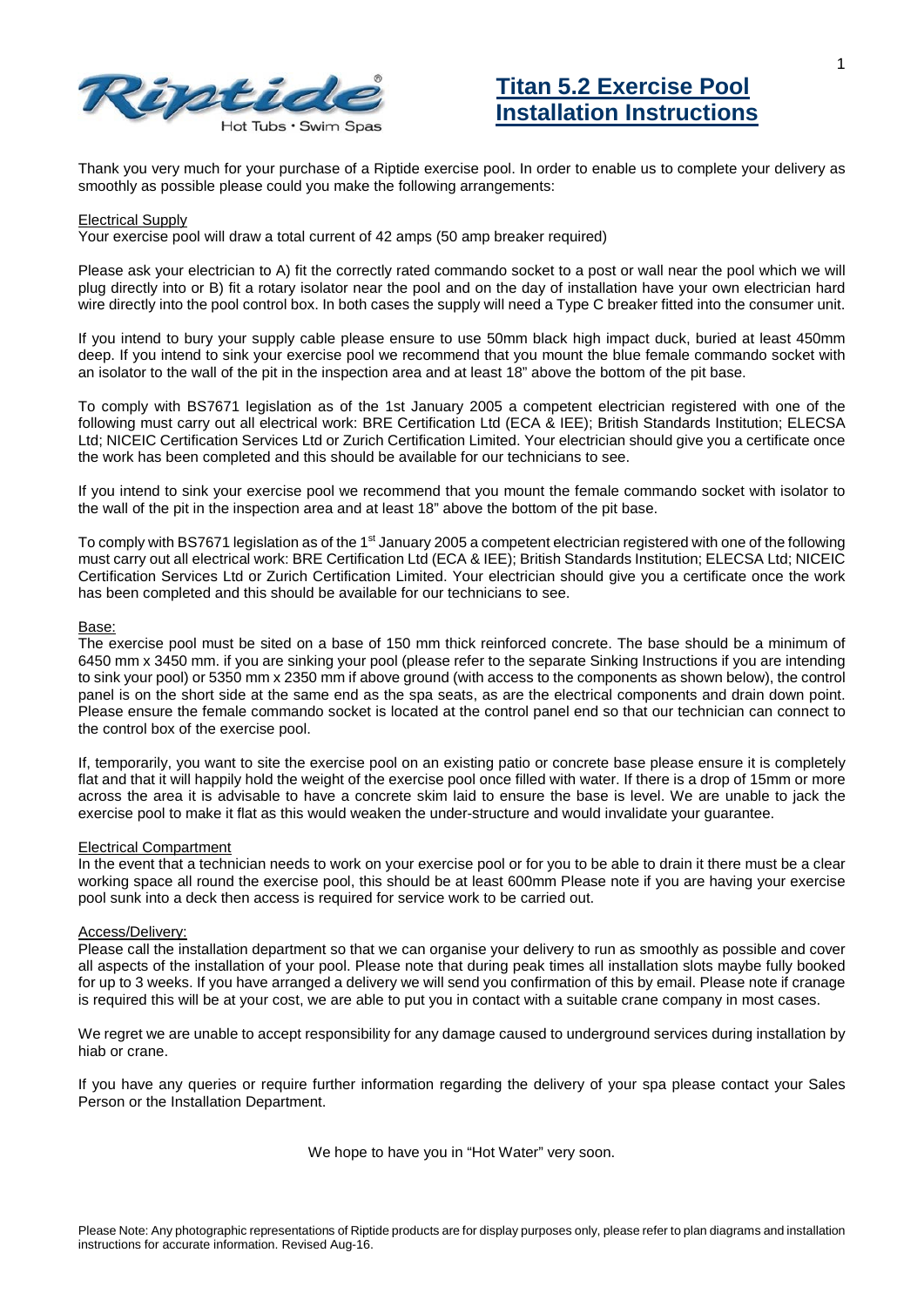

If you intend to sink or semi sink your exercise pool please read the following carefully.

When digging your hole please allow 600mm gap on all four sides of your pool to allow all components to be accessed. This gap will also allow for airflow and tolerance of natural movement from water volume when filled. Dig the hole and lay a 15cm reinforced concrete base with a soak away underneath and ensure the pit has retaining walls of sufficient structural strength (back filling is not recommended).

Please make sure the soak away is sufficient to ensure your hole cannot become full of water because your warranty will not cover flooded electrical components. Also please ensure leaves and other objects can be removed easily to ensure your soak away cannot become blocked. It may be advisable to install a submersible pump with a float switch as a secondary defence against your pit flooding on a separate power supply to your pool.

The electrics are not designed to get wet, we recommend you seek qualified help in designing and building your pit to ensure it cannot flood with water and is structurally sound.



In Decking: If you are sinking your pool and decking around it please remember to build the decking to allow access to the electrical compartment and all components. Please ensure the electrical compartment has some ventilation for correct functioning. If decking up to/around pool, we would recommend decking after installation.

With Cover Lifting Device: If you are going to sink your pool and are fitting a Cover Mate lid lifting device please only semi sink the pool to a height of 16" above ground or deck level to allow the lifting arms to operate. If using a Cover Buddy lid lifting device you can fully sink your pool as the lifting arms can be attached to the decking

Please refer to the Electrical Supply and Base Instructions on page 1 with regards to necessary location of electrical sockets.

The most important thing to consider is the access route that the Pool will take on delivery. In most cases the Hiab (crane arm) on the front of our delivery vehicle can reach approx 8 meters depending on weight of pool and height of reach and wherever possible this can be used to lower the pool into a constructed pit. If, the Hiab is unable to reach directly into the pit due to restrictions of reach height, then a crane would need to be provided by the customer#.

Although every effort will be made to ensure the installation of your pool, in some installations where none of the above is possible due to access restrictions or personal choice of location of Riptide Exercise Pools and Swim Spas, a Crane will need to be provided by the customer.

If you have any questions or queries regarding sinking your exercise pool please contact your sales person or the installation department.

*# If it is determined that a crane is necessary, then this would be at the cost and arrangement of the customer*